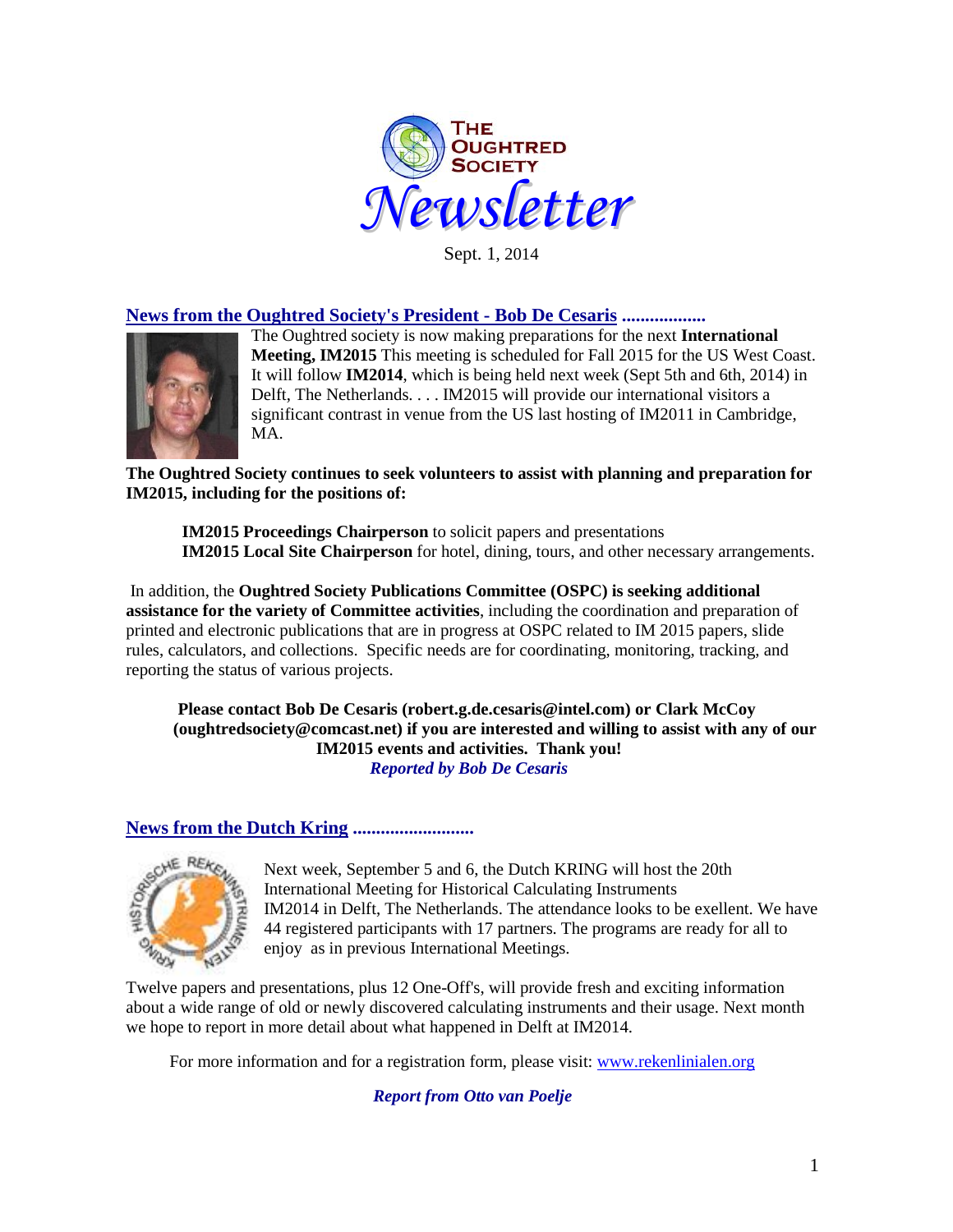## **Announcing .................... Reprinting of IJzebrand Schuitema's "The Slide Rule - Technical Cultural Heritage"**



The Oughtred Society is proud to reprint IJzebrand Schuitema's 2002 book entitled "The Slide Rule – Technical Cultural Heritage". The first printing sold out in 2003 in Europe. The Oughtred Society is now making this book available to the rest of the world.

The price of the book is \$35.00 USD plus shipping. Shipping to a US address is \$5.05. All international shipping is \$12.66.

This Oughtred Society reprint of the classic *The Slide Rule Technical Cultural Heritage* by IJzebrand Schuitema is a must have for the serious slide rule collector or enthusiast. This book succeeds in sharing with the reader the vast knowledge and experience of Dutch collector Schuitema from his 20-year quest for slide rules. Included are descriptions of a variety of specialty slide rules from various countries, an overview of slide rule history and patents, ideas for exhibiting, and information about three European manufacturers. Much of his

collection of over 3,000 slide rules and extensive library resides at the Arithmeum Museum in Bonn, Germany.

English, Perfect Bound, 81⁄2" x 11", 272 pages, 30 in full color, 29 ounces. \$35.00 plus shipping. Order at www.oughtred.org; or the book can be ordered from the OS web site or mail a check to: The Oughtred Society 9 Stephens Ct.

### Roseville, CA 95678 *Clark McCoy, Membership Secretary, reporting*

### **Past Oughtred Society Journals Are Available on DVD ......................**



All past issues of the Journal of the Oughtred Society are now available in digital format on a DVD. The new DVD archive contains all Journal issues published since vol. 0, no. 0 in 1991. The DVD also includes three special publications: *The Slide Rule,* a reprint of the booklet published by Edwin Thacher; *Slide Rules in K&E Catalogs,* by Bruce Babcock; and *A Slide Rule Bibliography*, by Peter M. Hopp. Individual journals are presented as PDF files at high resolution. Price (including postage) for all OS members: \$95. Yearly updates for OS members will

also be available for \$10. To order a DVD go to the OS website and click on the **[Journal page](http://www.oughtred.org/journal.shtml%23dvd)** and pay for the disk via PayPal.

*Information from the OS web site as edited by your OS Newsletter editor*

### **New Oughtred Society Members in August are ............**

Bernard Ryckebusch, France Joe Ranchel, WI, USA Jose Gabriel Fernandez, Spain *Welcome to the Oughtred Society!* 

**Joining the OS is easy & rewarding. Just** visit the [Oughtred Society](http://www.oughtred.org/) website and select Membership in the main menu.

*Clark McCoy, Membership Secretary, reporting*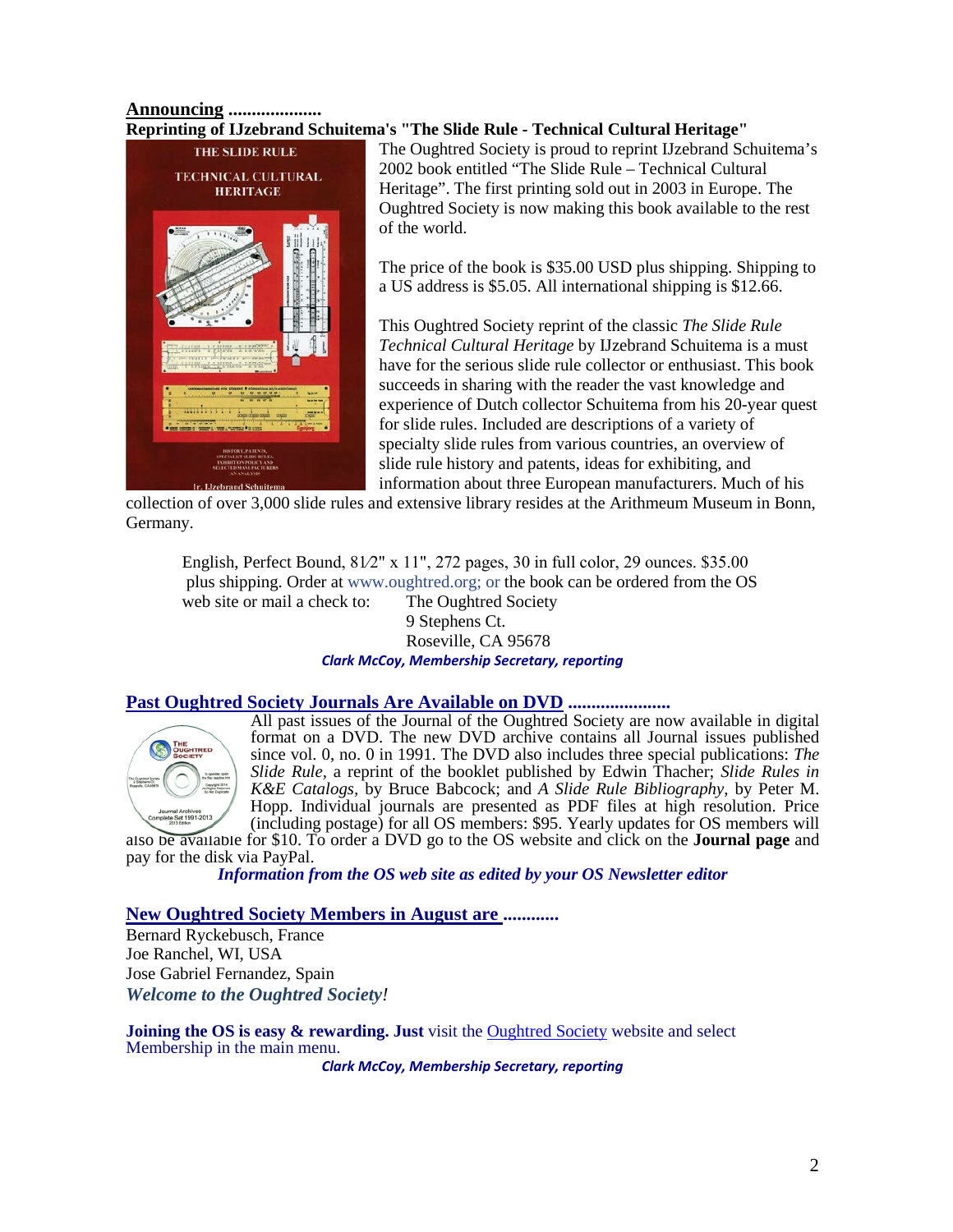# **Upcoming articles in the Fall 2014 (Vol 23.1) Journal ............**

- *The Deaths of the Slide Rule* by Robert James
- *My Slide Rules* by William J. Wayne
- *The Peruvian-German Slide Rule Connection: The ARISTO Nr.10065 System Gruter* by Richard Smith Hughes
- *Design Considerations for the Analon Slide Rule by Cliff Frolich*
- *Charles Hoare His Book and His Slide Rules* by Tom Wyman
- *Pencil Slide Rules*: Part 1 "An Overview" by Rodger Shepherd
- *A Brief Summary of Combined Slide Rules: Part 1* by Panagiotis Venetsianos
- *Golding's Horse Power Computer* by Stephan Weiss
- *Aspect Ratios of Pictures* by Otto van Poelje
- *Collectanea de Logarithmis* by Klaus Kühn

# *David Sweetman, Managing Editor, reporting*

### **Notable Slide Rule Sales on eBay in August (as of Aug.24) ............**

Slide rule sales greatly dipped in August. Notable were 3 sales of Thacher cylindrical slide rules by the same seller, all sold for more than \$1200. Also notable was the sale on French eBay of a Tavernier-Gravet Règle à éclimètre that combines a stadia slide rule with a surveying instrument. This device was used for mapping contours and for aming artillery. The design incorporates a quality T-G slide rule in boxwood with a sighting scope. This instrument would have been used on a stadia mapping table in the field. Note the wood 'parking garage' case for this device.



**Tavernier-Gravet Règle à éclimètre Mod. du Colonel Goulier (photos from eBay)**

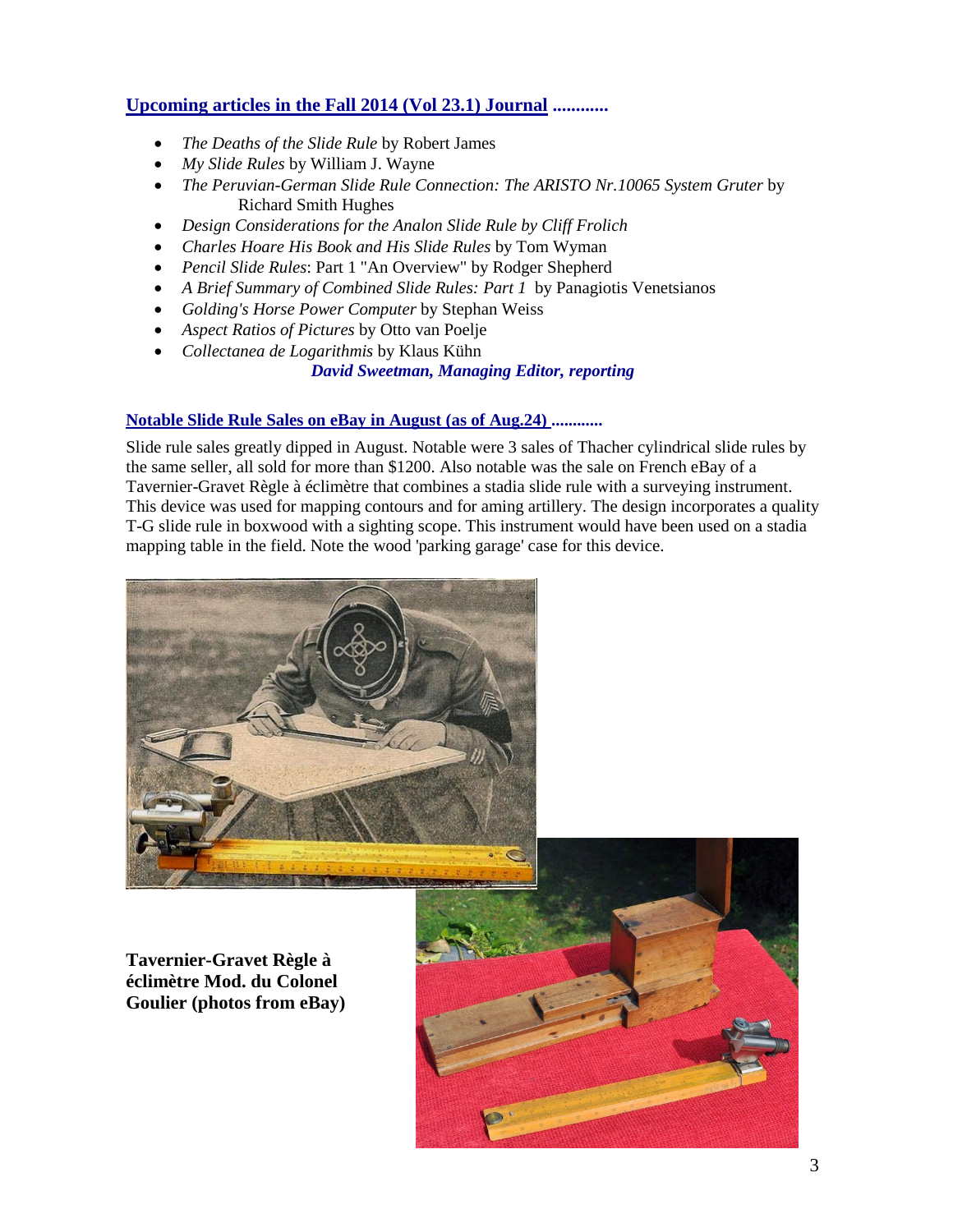### *US Slide Rules (15 slide rules sold for \$100 or more in Augusty)*

\$1,384 Keuffel & Esser 4012 Thacher Engineering calculator, s/n 6575

\$1,379 Keuffel & Esser 4012 Thacher's Calculating Instrument - s/n 6182

\$1,272 Kueffel & Esser 4012 Thatcher Calculating Instrument - s/n 3629





# **\$611 Keuffel & Esser Co. 20-inch Meteorological Slide Rule for Bureau of Naval Weapons**

- \$315 Pickett Douglas Sky Rule Slide Rule, US Air Force
- \$310 Dempster Rota rule slide rule w/magnifier

\$182 Post Versalog II 1460 Bamboo Slide Rule, NIB'

\$152 PIickett Slide Rule Model N600 ES Apollo mission model

\$152 K&E DECI-LON Slide Rule Model # 68-1130 w/pocket protector case

\$140 K+E Deci-Lon 10 slide rule #68 1100 w/ case, manual

\$140 POST Versalog II #1460 slide rule - w/ case, manual

\$135 Keuffel & Esser 20" 4051(-5) Mannheim slide rule

\$129 Pickett Model N 4P-ES Vector Type Log Log Dual Base Slide Rule

\$125 K+E Deci-Lon 10 slide rule #68 1100 w/ case, manual

\$112 Pickett N600-ES Slide Rule with Magnifying Cursor

*Other notable US sales:*

\$78 Dietzgen Atlas Circular Slide Rule

\$56 Kueffel and Esser 4088-3 with classic column cursor - circa 1915

#### *European Slide Rules (11 slide rules sold for \$100 or more)*

\$512 Fullers Calculating Slide Rule, 1907 \$374 Daemen Schmid Loga 10-m cylindrical slide rule \$316 Fuller Slide Rule serial # 1776,1903 \$292 Ernst Billeter 10-m Rechenwalze, Zürich, um 1930 . \$240 Fuller Slide Rule serial # 1076,1898 \$232 Tavernier-Gravet Règle à éclimètre Mod.1933 du Colonel Goulier - Artillerie WW2 \$200 Faber Castell Slide Novo Duplex No. 2/83, New, Leather Pouch \$186 Faber Castell Slide Novo Duplex No. 2/83, New, Leather Pouch \$181 Belcher & Sons 2-fole engineer's Slide Rule \$160 Faber Castell Slide Novo Duplex No. 2/83, New, Leather Pouch \$106 Faber Castell Columbus 3/42 Slide Rule with Case \$100 Nestler 0292 Multimath Duplex Slide Rule *Other notable European slide rule sales:* \$47 1915 Aston and Manders British WWII Artillery Slide Rule, aluminum \$92 Calculigraphe Model F-C (not H-C) pocket watch slide rule

*Asian Slide Rules (2 slide rules sold for \$100 or more)*

\$179 10 inch Hemmi 255 slide rule w/case

\$149 10 inch Hemmi 255 slide rule w/case

Note: The above slide rule descriptions are taken directly from eBay. There is some editing, but some errors may have slipped through.

*Ed Chamberlain, your Newsletter editor, reporting*